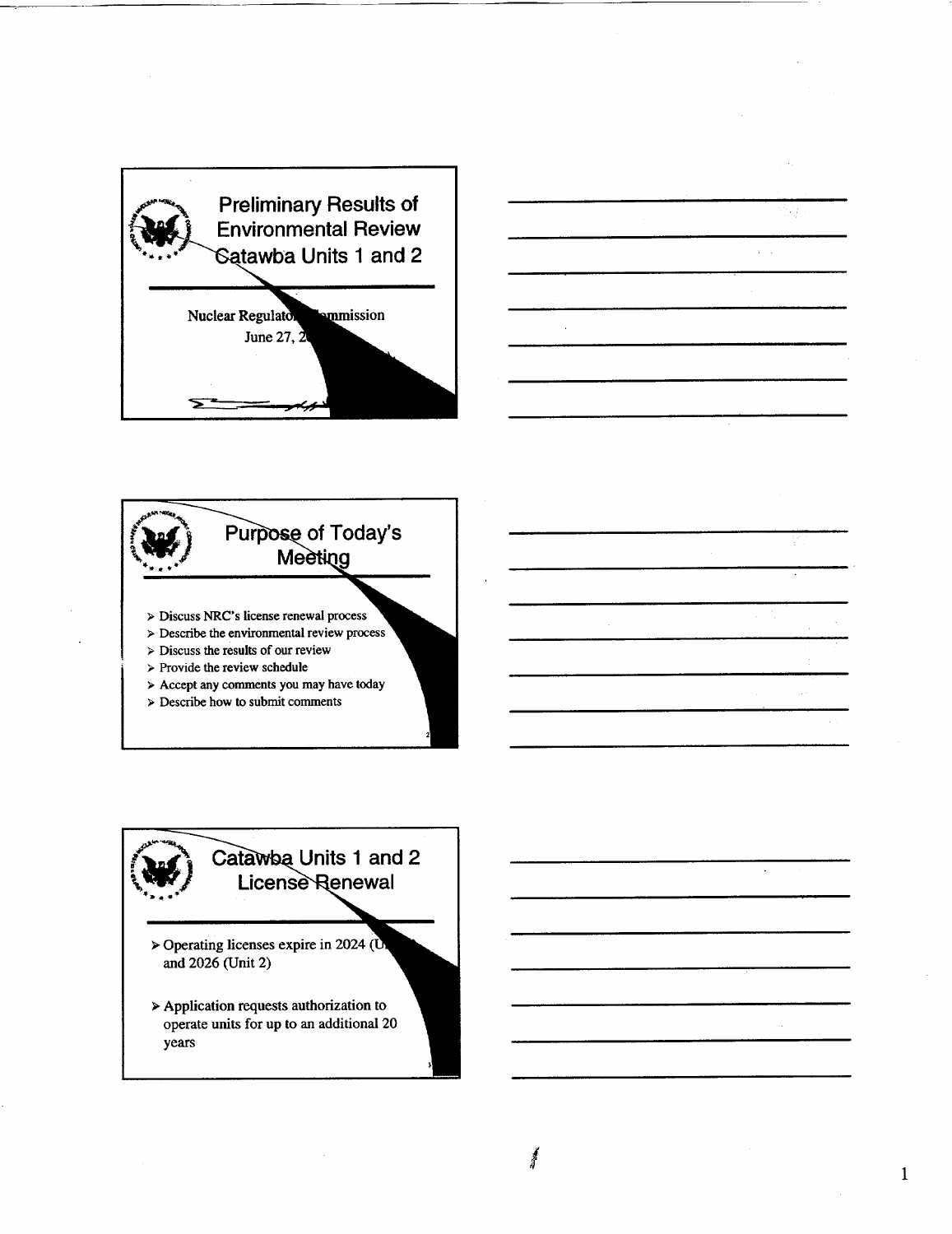







 $\alpha = 1/\alpha$  .

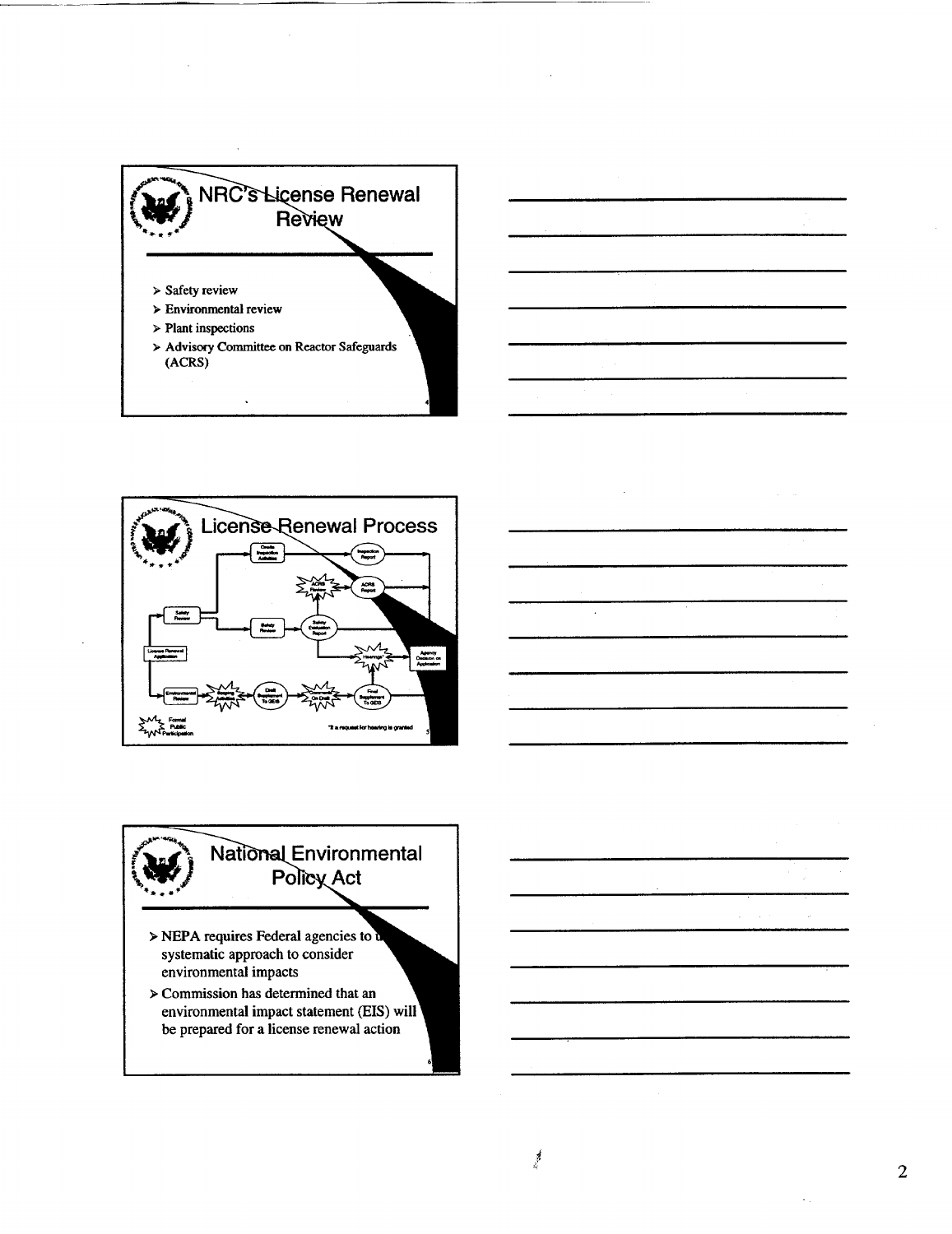

To determine whether or not the adverse environmental impacts of license renewal for **example** Catawba Units 1 and 2, are so great that preserving the option of license renewal for energy planning decisionmakers would be unreasonable.

m







3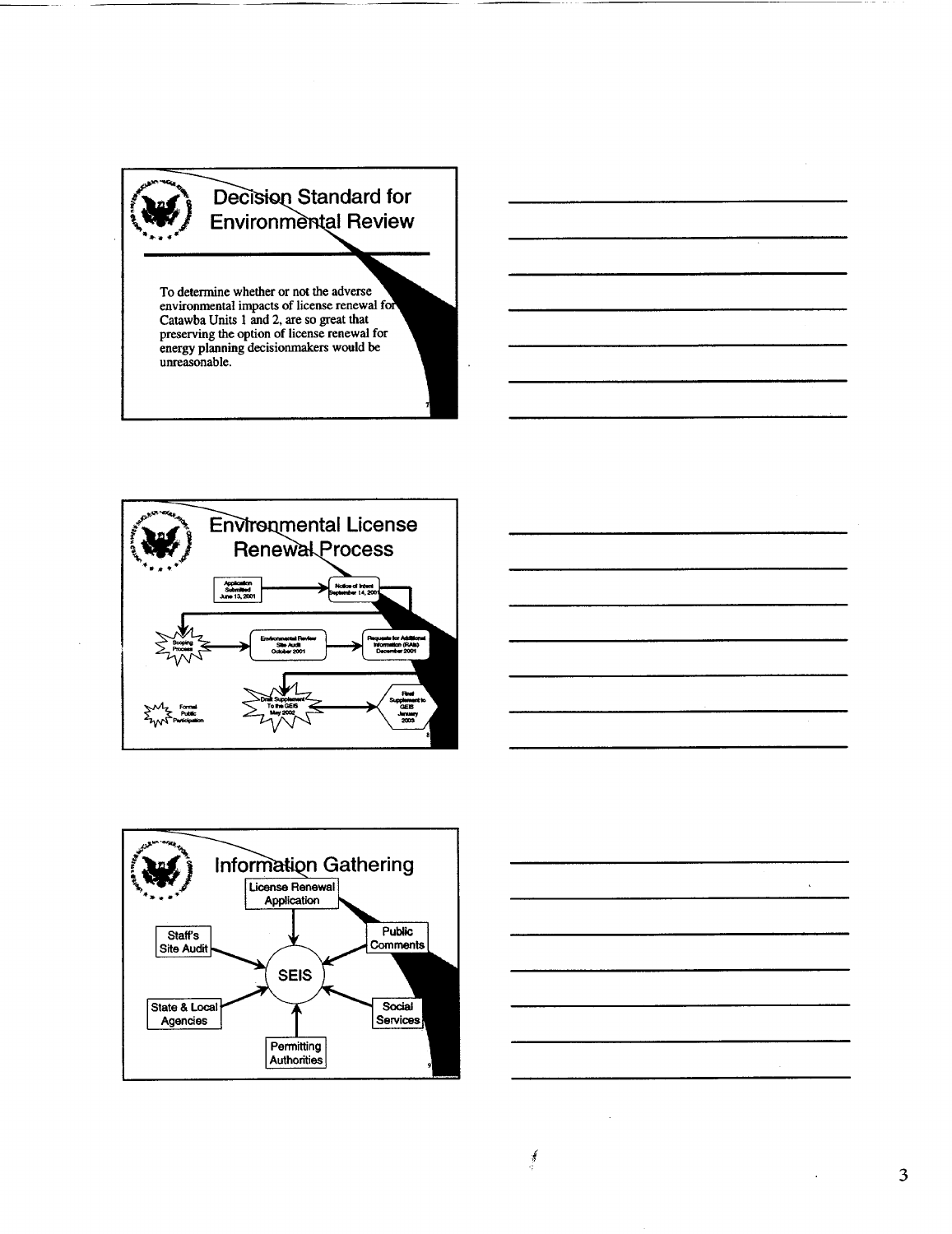







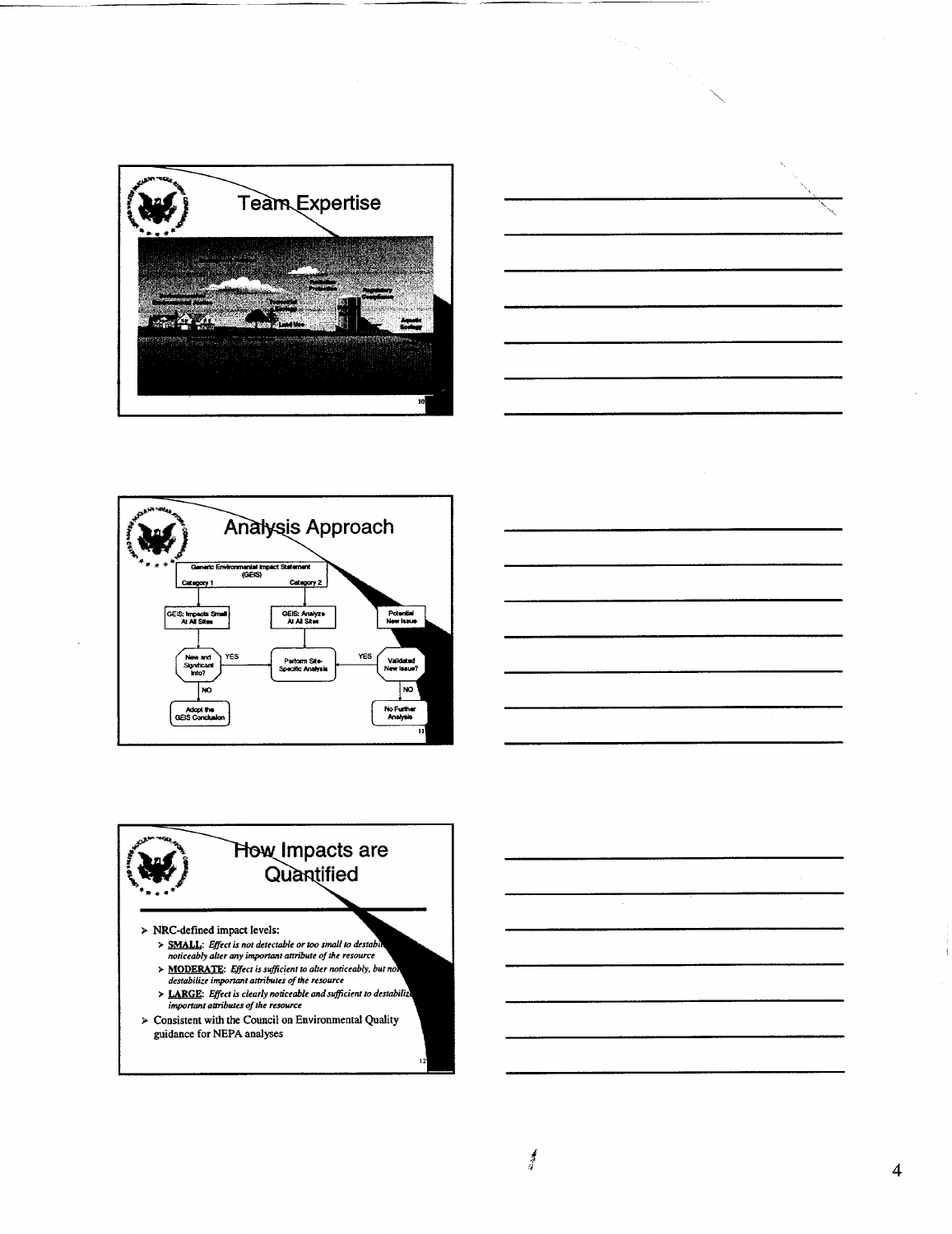



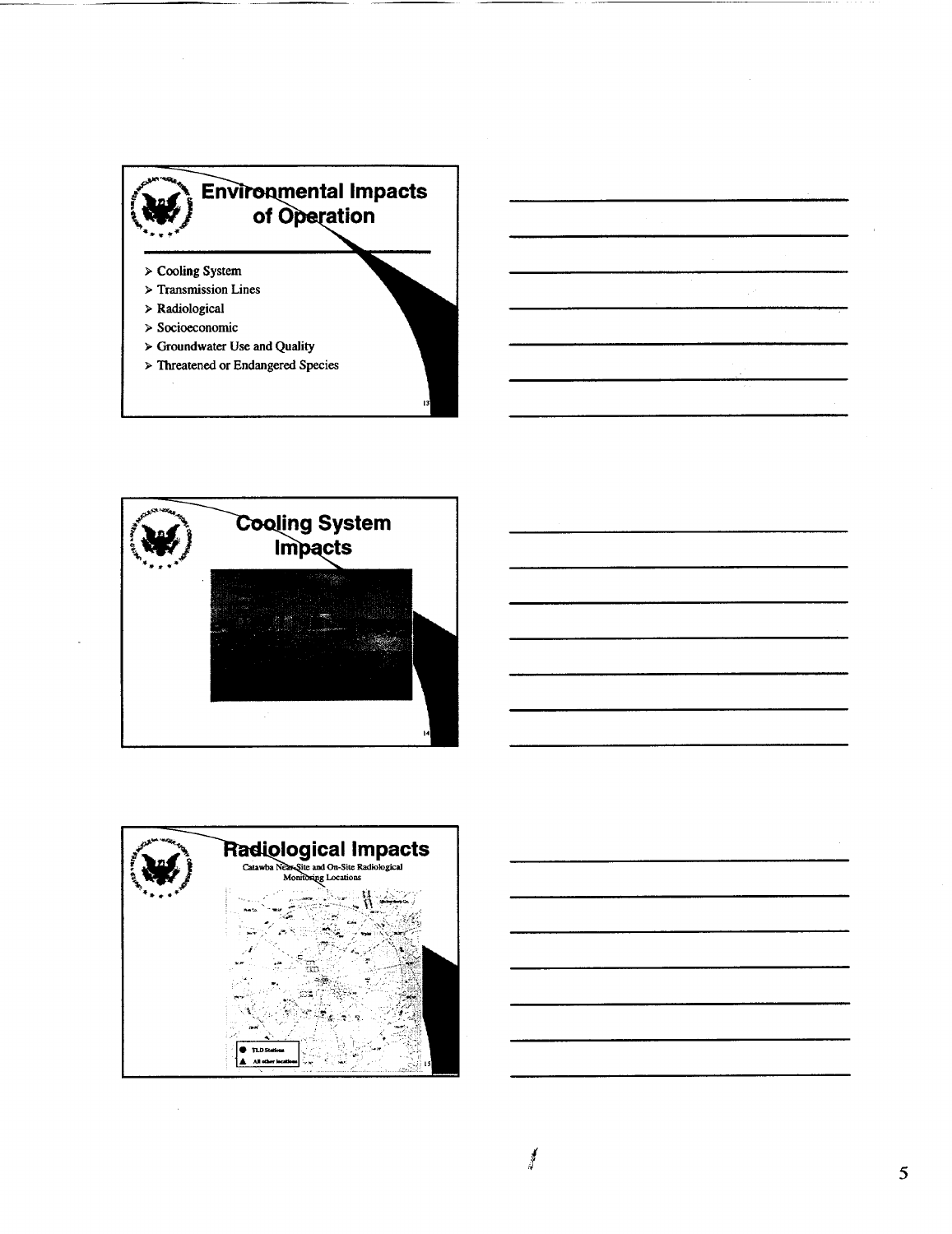

|                                                     | $\gamma$ is a set of $\gamma$<br>and the control of                     |                                             |
|-----------------------------------------------------|-------------------------------------------------------------------------|---------------------------------------------|
|                                                     | $\sim$<br>an ang Pa<br>$\mathbf{r} = \mathbf{r}$                        | 南山峰                                         |
| the state of the state of the state of the state of | $\mathcal{A}(\mathcal{A})\neq\mathcal{A}(\mathcal{A})$ .<br>Service Mar | t<br>$\epsilon \rightarrow -\omega t \xi t$ |
| $\mathbb{R}^{n \times n}$                           | ÷.                                                                      | ×.                                          |
|                                                     | the company of the company                                              |                                             |
| $\mathcal{F} = \{x_i\}$                             | and the State Association<br>$\mathbf{z} = \mathbf{z}$<br>$\cdot$       | ÷.<br>×.                                    |
| <b>Contract</b>                                     |                                                                         |                                             |

t.

 $\mathcal{L}$ 

المالكات والمعادي

 $\epsilon$  (s).



## Other Environmental **Impacts Evaluated**

- Uranium Fuel Cycle and Solid Waste Manag
- Decommissioning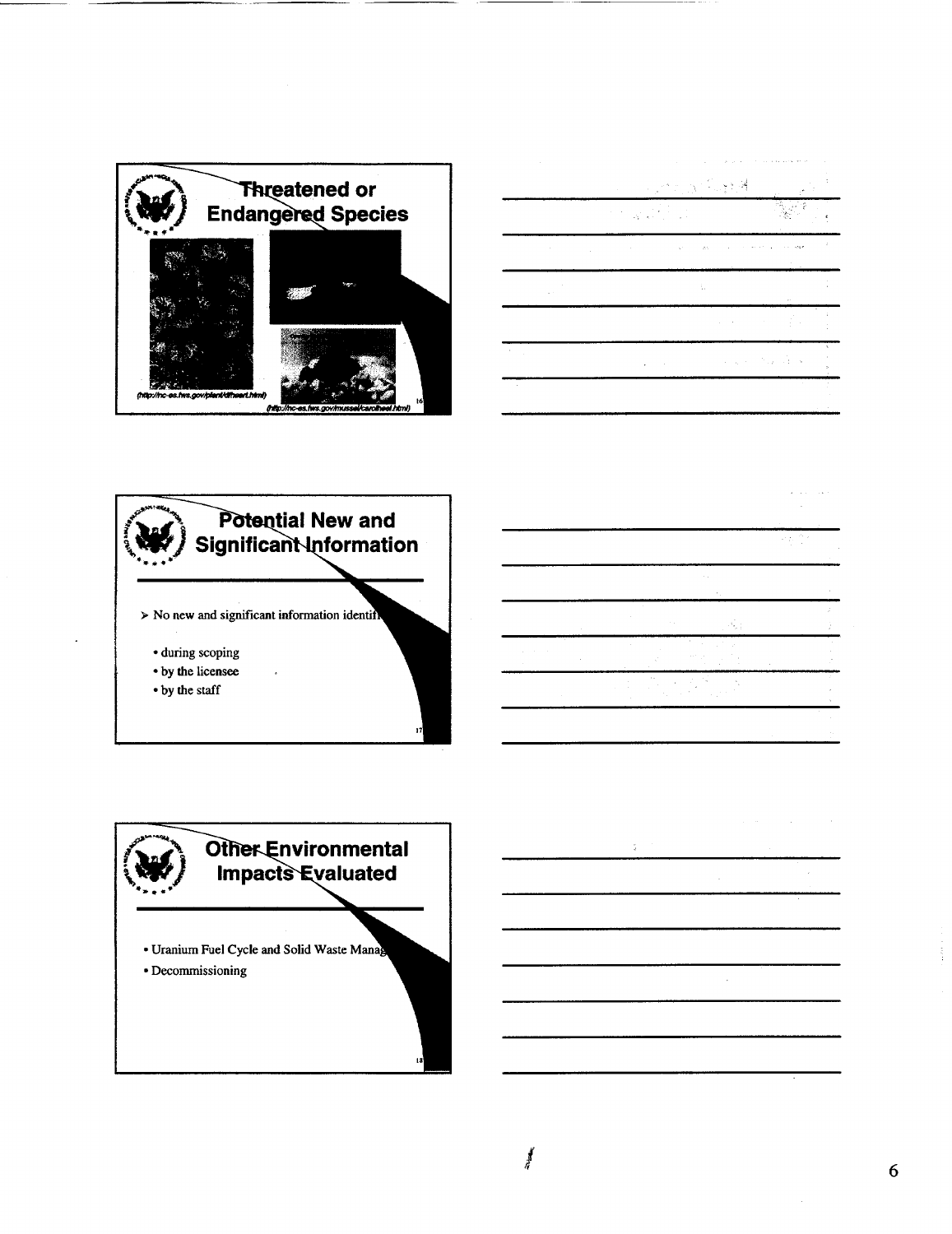

## Preliminary **Conclusions for Alternatives**

• Alternatives (including the no-action altern<br>may have environmental effects in at least so impact categories that reach MODERATE or LARGE significance

## Preliminary Results of Analysis  $\triangleright$  Design-Basis Accidents  $>$  Severe Accidents > Severe Accident Mitigation Alternatives (SAMAs)

 $\tau$ 

 $\frac{1}{2}$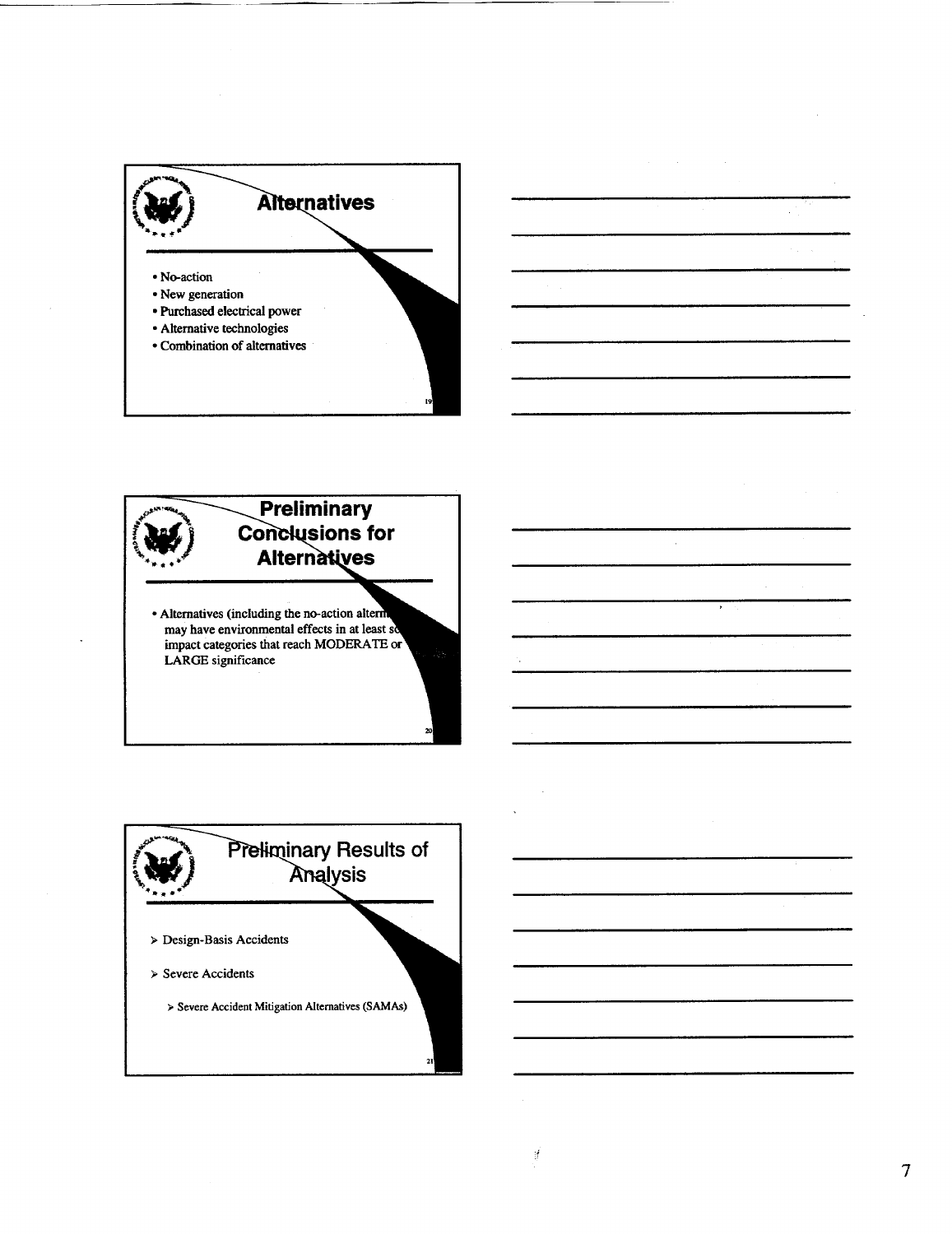



**>** Improvements to hydrogen control and installa of watertight wall being further evaluated as current operating license issues



*I*

 $\epsilon = 1$ 

 $\varphi^{(1)}$  ,  $\varphi$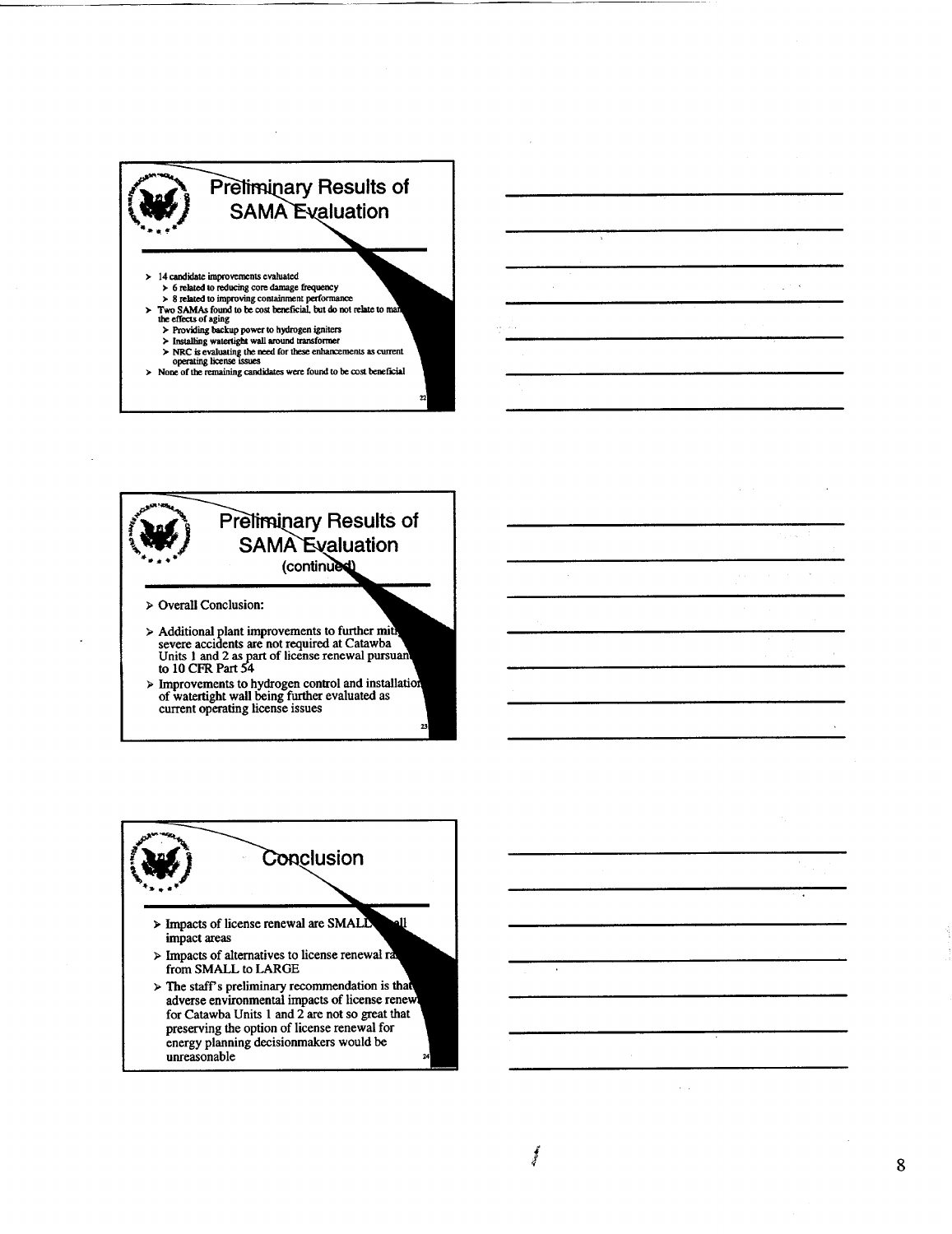